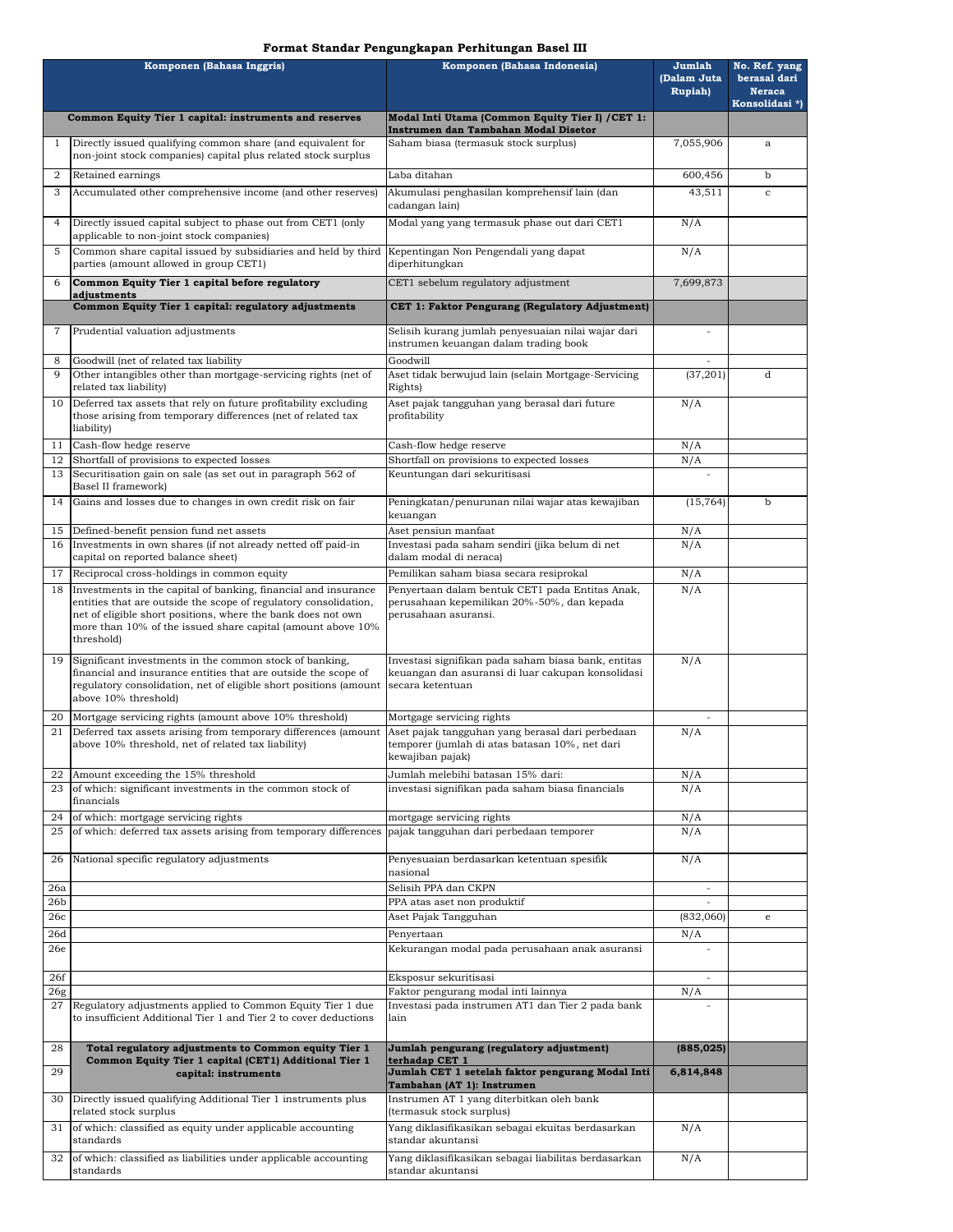### **Format Standar Pengungkapan Perhitungan Basel III**

| Komponen (Bahasa Inggris) |                                                                                                                                                                                                                                                                                                          | Komponen (Bahasa Indonesia)                                                                                                                               | Jumlah<br>(Dalam Juta<br><b>Rupiah</b> ) | No. Ref. yang<br>berasal dari<br><b>Neraca</b><br>Konsolidasi *) |
|---------------------------|----------------------------------------------------------------------------------------------------------------------------------------------------------------------------------------------------------------------------------------------------------------------------------------------------------|-----------------------------------------------------------------------------------------------------------------------------------------------------------|------------------------------------------|------------------------------------------------------------------|
|                           | Common Equity Tier 1 capital: instruments and reserves                                                                                                                                                                                                                                                   | Modal Inti Utama (Common Equity Tier I) / CET 1:                                                                                                          |                                          |                                                                  |
|                           | 33 Directly issued capital instruments subject to phase out from                                                                                                                                                                                                                                         | Instrumen dan Tambahan Modal Disetor<br>Modal yang yang termasuk phase out dari AT1                                                                       | N/A                                      |                                                                  |
|                           | Additional Tier 1                                                                                                                                                                                                                                                                                        |                                                                                                                                                           |                                          |                                                                  |
| 34                        | Additional Tier 1 instruments (and CET1 instruments not<br>included in row 5) issued by subsidiaries and held by third<br>parties (amount allowed in group AT1)                                                                                                                                          | Instrumen AT1 yang diterbitkan oleh Entitas Anak<br>yang diakui dalam perhitungan KPMM secara<br>konsolidasi                                              | N/A                                      |                                                                  |
| 35                        | of which: instruments issued by subsidiaries subject to phase<br>out                                                                                                                                                                                                                                     | Instrumen yang diterbitkan Entitas Anak yang<br>termasuk phase out                                                                                        | N/A                                      |                                                                  |
| 36                        | Additional Tier 1 capital before regulatory adjustments<br>Additional Tier 1 capital: regulatory adjustments                                                                                                                                                                                             | Jumlah AT 1 sebelum regulatory adjustment<br>Modal Inti Tambahan: Faktor Pengurang                                                                        | $\overline{a}$                           |                                                                  |
|                           |                                                                                                                                                                                                                                                                                                          | (Regulatory Adiustment)                                                                                                                                   |                                          |                                                                  |
| 37<br>38                  | Investments in own Additional Tier 1 instruments<br>Reciprocal cross-holdings in Additional Tier 1 instruments                                                                                                                                                                                           | Investasi pada instrumen AT1 sendiri<br>Pemilikan instrumen AT1 secara resiprokal                                                                         | N/A<br>N/A                               |                                                                  |
| 39                        | Investments in the capital of banking, financial and insurance<br>entities that are outside the scope of regulatory consolidation,<br>net of eligible short positions, where the bank does not own<br>more than 10% of the issued common share capital of the<br>entity (amount above 10% threshold)     | Penyertaan dalam bentuk AT1 pada Entitas Anak,<br>perusahaan kepemilikan 20%-50%, dan kepada<br>perusahaan asuransi.                                      | N/A                                      |                                                                  |
| 40                        | Significant investments in the capital of banking, financial and<br>insurance entities that are outside the scope of regulatory<br>consolidation (net of eligible short positions)                                                                                                                       | Investasi signifikan pada modal bank, entitas<br>keuangan dan asuransi di luar cakupan konsolidasi<br>secara ketentuan                                    | N/A                                      |                                                                  |
| 41                        | National specific regulatory adjustments                                                                                                                                                                                                                                                                 | Penyesuaian berdasarkan ketentuan spesifik<br>nasional                                                                                                    |                                          |                                                                  |
| 41a                       |                                                                                                                                                                                                                                                                                                          | Investasi pada instrumen AT1 pada bank lain                                                                                                               | N/A                                      |                                                                  |
| 42                        | Regulatory adjustments applied to Additional Tier 1 due to<br>insufficient Tier 2 to cover deductions                                                                                                                                                                                                    | Investasi pada instrumen Tier 2 pada bank lain                                                                                                            | N/A                                      |                                                                  |
| 43                        | Total regulatory adjustments to Additional Tier 1 capital                                                                                                                                                                                                                                                | Jumlah faktor pengurang (regulatory adjustment)<br>terhadap AT1                                                                                           | $\blacksquare$                           |                                                                  |
| 44                        | Additional Tier 1 capital (AT1)                                                                                                                                                                                                                                                                          | Jumlah AT 1 setelah faktor pengurang                                                                                                                      |                                          |                                                                  |
| 45                        | Tier 1 capital (T1 = CET1 + AT1)                                                                                                                                                                                                                                                                         | Jumlah Modal Inti (Tier 1) (CET1 + AT 1)                                                                                                                  | 6,814,848                                |                                                                  |
|                           | Tier 2 capital: instruments and provisions                                                                                                                                                                                                                                                               | Modal Pelengkap (Tier 2): Instumen dan cadangan                                                                                                           |                                          |                                                                  |
| 46                        | Directly issued qualifying Tier 2 instruments plus related stock<br>surplus                                                                                                                                                                                                                              | Instrumen T2 yang diterbitkan oleh bank (termasuk<br>stock surplus)                                                                                       | N/A                                      |                                                                  |
| 47                        | Directly issued capital instruments subject to phase out from<br>Tier 2                                                                                                                                                                                                                                  | Modal yang yang termasuk phase out dari Tier 2                                                                                                            | N/A                                      |                                                                  |
| 48                        | Tier 2 instruments (and CET1 and AT1 instruments not<br>included in rows 5 or 34) issued by subsidiaries and held by<br>third parties (amount allowed in group Tier 2)                                                                                                                                   | Instrumen Tier2 yang diterbitkan oleh Entitas Anak<br>yang diakui dalam perhitungan KPMM secara<br>konsolidasi                                            | N/A                                      |                                                                  |
| 49                        | of which: instruments issued by subsidiaries subject to phase<br>out                                                                                                                                                                                                                                     | Modal yang diterbitkan Entitas Anak yang termasuk<br>phase out                                                                                            | N/A                                      |                                                                  |
| 50                        | Provisions                                                                                                                                                                                                                                                                                               | cadangan umum PPA atas aset produktif yang wajib<br>dihitung dengan jumlah paling tinggi sebesar 1,25%<br>dari ATMR untuk Risiko Kredit + Cadangan Tujuan | 378,372                                  | $***$                                                            |
|                           | 51 Tier 2 capital before regulatory adjustments                                                                                                                                                                                                                                                          | Jumlah Modal Pelengkap (Tier 2) sebelum faktor<br>pengurang                                                                                               | 378,372                                  |                                                                  |
|                           | Tier 2 capital: regulatory adjustments                                                                                                                                                                                                                                                                   | Modal Pelengkap (Tier 2): Faktor Pengurang<br>(Regulatory Adjustment)                                                                                     |                                          |                                                                  |
| 52<br>53                  | Investments in own Tier 2 instruments<br>Reciprocal cross-holdings in Tier 2 instruments                                                                                                                                                                                                                 | Investasi pada instrumen Tier 2 sendiri<br>Pemilikan instrumen Tier 2 secara resiprokal                                                                   | N/A<br>N/A                               |                                                                  |
| 54                        | Investments in the capital of banking, financial and insurance<br>entities that are outside the scope of regulatory consolidation,<br>net of eligible short positions, where the bank does not own<br>more than 10% of the issued common share capital of the<br>entity (amount above the 10% threshold) | Penyertaan dalam bentuk AT1 pada entitasanak,<br>perusahaan kepemilikan 20%-50% dan kepada<br>perusahaan asuransi.                                        | N/A                                      |                                                                  |
| 55                        | Significant investments in the capital banking, financial and<br>insurance entities that are outside the scope of regulatory<br>consolidation (net of eligible short positions)                                                                                                                          | Investasi signifikan pada modal bank, entitas<br>keuangan dan asuransi di luar cakupan konsolidasi<br>secara ketentuan                                    | N/A                                      |                                                                  |
| 56                        | National specific regulatory adjustments                                                                                                                                                                                                                                                                 | Penyesuaian berdasarkan ketentuan spesifik<br>nasional                                                                                                    |                                          |                                                                  |
| 56a                       |                                                                                                                                                                                                                                                                                                          | Investasi pada instrumen Tier 2 pada bank lain                                                                                                            | N/A                                      |                                                                  |
| 56b<br>57                 | Total regulatory adjustments to Tier 2 capital                                                                                                                                                                                                                                                           | Sinking fund<br>Jumlah faktor pengurang (regulatory adjustment)                                                                                           | N/A                                      |                                                                  |
| 58                        | Tier 2 capital (T2)                                                                                                                                                                                                                                                                                      | <b>Modal Pelengkap</b><br>Jumlah Modal Pelengkap (T2) setelah regulatory                                                                                  | 378,372                                  |                                                                  |
| 59                        | Total capital $(TC = T1 + T2)$                                                                                                                                                                                                                                                                           | adjustment<br>Total Modal (Modal Inti + Modal Pelengkap)                                                                                                  | 7,193,220                                |                                                                  |
| 60                        | Total risk weighted assets                                                                                                                                                                                                                                                                               | <b>Total Aset Tertimbang Menurut Risiko (ATMR)</b>                                                                                                        | 42,259,410                               |                                                                  |
|                           | <b>Capital ratios and buffers</b>                                                                                                                                                                                                                                                                        | Rasio Kecukupan Pemenuhan Modal Minimum<br>(KPMM) dan Tambahan Modal (Capital Buffer)                                                                     |                                          |                                                                  |
| 61<br>62                  | Common Equity Tier 1 (as a percentage of risk weighted assets)<br>Tier 1 (as a percentage of risk weighted assets)                                                                                                                                                                                       | Rasio Modal Inti Utama (CET1) - persentase terhadap<br><b>ATMR</b><br>Rasio Modal Inti (Tier 1) - persentase terhadap ATMR                                | 16.1%<br>16.1%                           |                                                                  |
|                           |                                                                                                                                                                                                                                                                                                          |                                                                                                                                                           |                                          |                                                                  |
| 63                        | Total capital (as a percentage of risk weighted assets)                                                                                                                                                                                                                                                  | Rasio Total Modal - persentase terhadap ATMR                                                                                                              | 17.0%                                    |                                                                  |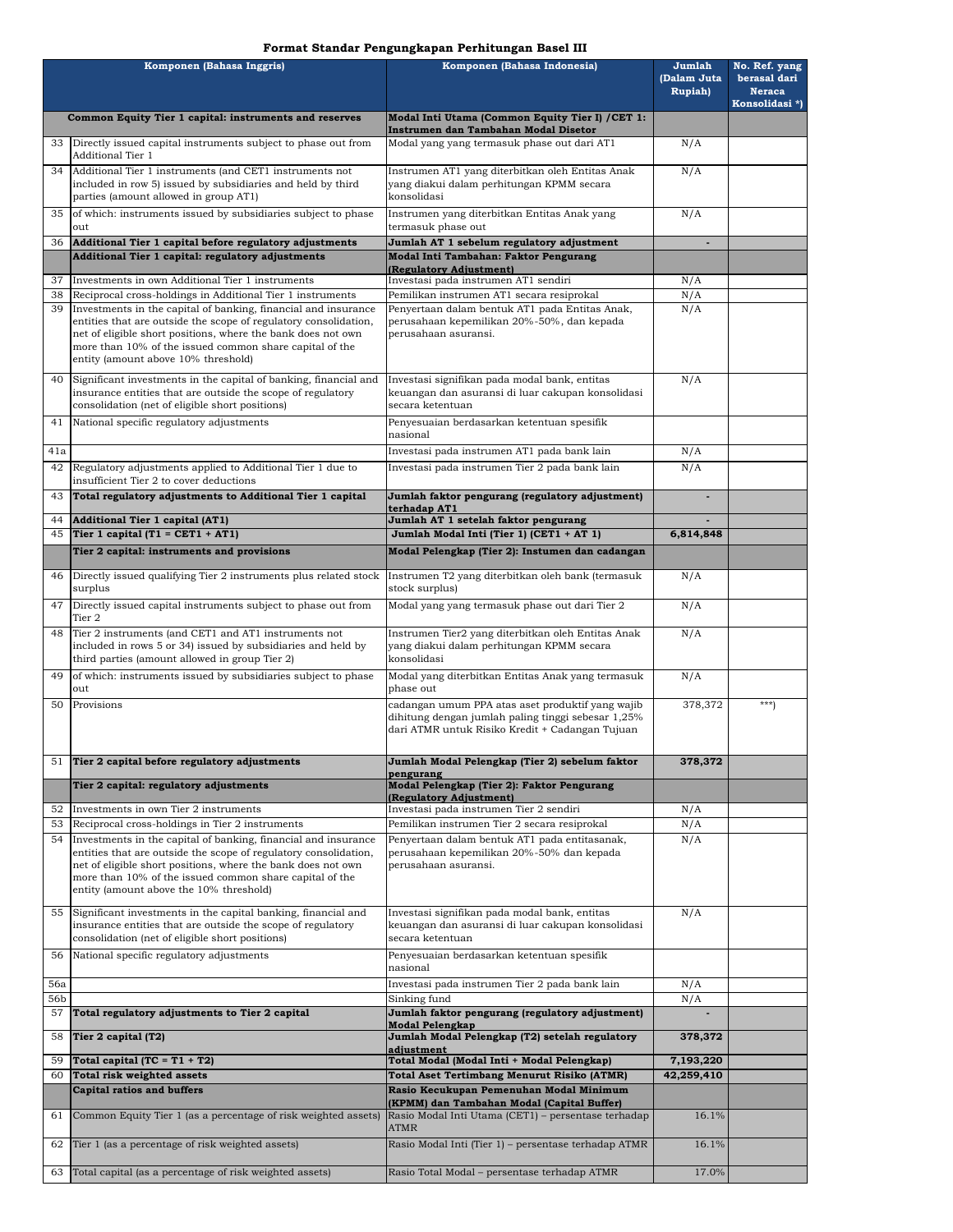### **Format Standar Pengungkapan Perhitungan Basel III**

| Komponen (Bahasa Inggris) |                                                                                                                                          | Komponen (Bahasa Indonesia)                                                                          | Jumlah                 | No. Ref. yang                                   |
|---------------------------|------------------------------------------------------------------------------------------------------------------------------------------|------------------------------------------------------------------------------------------------------|------------------------|-------------------------------------------------|
|                           |                                                                                                                                          |                                                                                                      | (Dalam Juta<br>Rupiah) | berasal dari<br><b>Neraca</b><br>Konsolidasi *) |
|                           | Common Equity Tier 1 capital: instruments and reserves                                                                                   | Modal Inti Utama (Common Equity Tier I) / CET 1:<br>Instrumen dan Tambahan Modal Disetor             |                        |                                                 |
| 64                        | Institution specific buffer requirement (minimum CET1<br>requirement plus capital conservation buffer plus                               | Tambahan modal (buffer) - persentase terhadap<br><b>AMTR</b>                                         | 0.625%                 |                                                 |
|                           | countercyclical buffer requirements plus G-SIB buffer                                                                                    |                                                                                                      |                        |                                                 |
|                           | requirement, expressed as a percentage of risk weighted assets)                                                                          |                                                                                                      |                        |                                                 |
|                           |                                                                                                                                          |                                                                                                      |                        |                                                 |
| 65                        | of which: capital conservation buffer requirement                                                                                        | Capital Conservation Buffer<br>Countercyclical Buffer                                                | 0.625%                 |                                                 |
| 66<br>67                  | of which: bank specific countercyclical buffer requirement<br>of which: G-SIB buffer requirement                                         | Capital Surcharge untuk D-SIB                                                                        | 0%<br>0%               |                                                 |
| 68                        | Common Equity Tier 1 available to meet buffers (as a                                                                                     | Modal Inti Utama (CET 1) yang tersedia untuk                                                         | 7.1%                   |                                                 |
|                           | percentage of risk weighted assets)                                                                                                      | memenuhi Tambahan Modal (Buffer) - persentase<br>terhadap ATMR                                       |                        |                                                 |
|                           | National minima (if different from Basel 3)                                                                                              | National minima (jika berbeda dari Basel 3)                                                          |                        |                                                 |
| 69                        | National Common Equity Tier 1 minimum ratio (if different from<br>Basel 3 minimum)                                                       | Rasio minimal CET 1 nasional (jika berbeda dengan<br>Basel 3)                                        | N/A                    |                                                 |
| 70                        | National Tier 1 minimum ratio (if different from Basel 3<br>minimum)                                                                     | Rasio minimal Tier 1 nasional (jika berbeda dengan<br>Basel 3)                                       | N/A                    |                                                 |
| 71                        | National total capital minimum ratio (if different from Basel 3<br>minimum)                                                              | Rasio minimal total modal nasional (jika berbeda<br>dengan Basel 3)                                  | N/A                    |                                                 |
|                           | Amounts below the thresholds for deduction (before risk<br>weighting)                                                                    | Jumlah di bawah batasan pengurangan (sebelum<br>pembobotan risikol                                   |                        |                                                 |
| 72                        | Non-significant investments in the capital of other financials                                                                           | Investasi non-signifikan pada modal entitas<br>keuangan lain                                         | N/A                    |                                                 |
| 73                        | Significant investments in the common stock of financials                                                                                | Investasi signifikan pada saham biasa entitas<br>keuangan                                            | N/A                    |                                                 |
| 74                        | Mortgage servicing rights (net of related tax liability)                                                                                 | Mortgage servicing rights (net dari kewajiban pajak)                                                 | N/A                    |                                                 |
|                           | 75 Deferred tax assets arising from temporary differences (net of<br>related tax liability)                                              | Aset pajak tangguhan yang berasal dari perbedaan<br>temporer (net dari kewajiban pajak)              | N/A                    |                                                 |
|                           | Applicable caps on the inclusion of provisions in Tier 2                                                                                 | Cap yang dikenakan untuk provisi pada Tier 2                                                         |                        |                                                 |
| 76                        | Provisions eligible for inclusion in Tier 2 in respect of<br>exposures subject to standardised approach (prior to<br>application of cap) | Provisi yang dapat diakui sebagai Tier 2 sesuai<br>dengan eksposur<br>berdasarkan pendekatan standar | N/A                    |                                                 |
|                           |                                                                                                                                          | (sebelum dikenakan cap)                                                                              |                        |                                                 |
| 77                        | Cap on inclusion of provisions in Tier 2 under standardised<br>approach                                                                  | Cap atas provisi yang diakui sebagai Tier 2<br>berdasarkan pendekatan standar                        | N/A                    |                                                 |
| 78                        | Provisions eligible for inclusion in Tier 2 in respect of                                                                                | Provisi yang dapat diakui sebagai Tier 2 sesuai                                                      | N/A                    |                                                 |
|                           | exposures subject to internal ratings-based approach (prior<br>to application of cap)                                                    | dengan eksposur<br>berdasarkan pendekatan IRB                                                        |                        |                                                 |
|                           |                                                                                                                                          | (sebelum dikenakan cap)                                                                              |                        |                                                 |
| 79                        | Cap for inclusion of provisions in Tier 2 under internal<br>ratings- based approach                                                      | Cap atas provisi yang diakui sebagai Tier 2<br>berdasarkan pendekatan IRB                            | N/A                    |                                                 |
|                           | Capital instruments subject to phase-out arrangements                                                                                    | <b>Instrumen Modal yang termasuk</b>                                                                 |                        |                                                 |
|                           | (only applicable between 1 Jan 2018 and 1 Jan 2022)                                                                                      | phase out (hanya berlaku antara 1 Jan 2018 s.d. 1<br><b>Jan 2022)</b>                                |                        |                                                 |
|                           | Current cap on CET1 instruments subject to phase out<br>arrangements                                                                     | Cap pada CET 1 yang temasuk <i>phase out</i>                                                         | N/A                    |                                                 |
| 81                        | Amount excluded from CET1 due to cap (excess over cap after Jumlah yang dikecualikan dari                                                |                                                                                                      | N/A                    |                                                 |
|                           | redemptions and maturities)                                                                                                              | CET1 karena adanya cap (kelebihan di atas cap<br>setelah redemptions dan<br>maturities)              |                        |                                                 |
| 82                        | Current cap on AT1 instruments subject to phase out<br>arrangements                                                                      | Cap pada AT1 yang temasuk phase out                                                                  | N/A                    |                                                 |
| 83                        | Amount excluded from AT1 due to cap (excess over cap after                                                                               | Jumlah yang dikecualikan dari AT1 karena adanya                                                      | N/A                    |                                                 |
|                           | redemptions and<br>maturities)                                                                                                           | cap (kelebihan di atas cap setelah redemptions dan<br>maturities)                                    |                        |                                                 |
| 84                        | Current cap on T2 instruments subject to phase out<br>arrangements                                                                       | Cap pada Tier2 yang temasuk phase out                                                                | N/A                    |                                                 |
| 85                        | Amount excluded from T2 due to cap (excess over cap after<br>redemptions and                                                             | Jumlah yang dikecualikan dari<br>Tier2 karena adanya cap (kelebihan di atas cap                      | N/A                    |                                                 |
|                           | maturities)                                                                                                                              | setelah redemptions dan                                                                              |                        |                                                 |
|                           |                                                                                                                                          | maturities)                                                                                          |                        |                                                 |

\*) Diisi oleh Bank berdasarkan rekonsiliasi antara Format Standar Pengungkapan Perhitungan KPMM Basel III dan Neraca Publikasi Bank (hanya ditampilkan jika terdapat rekonsiliasi sebagaimana pada Bagian 2)

\*\*\*) 1,25% dari ATMR untuk Risiko Kredit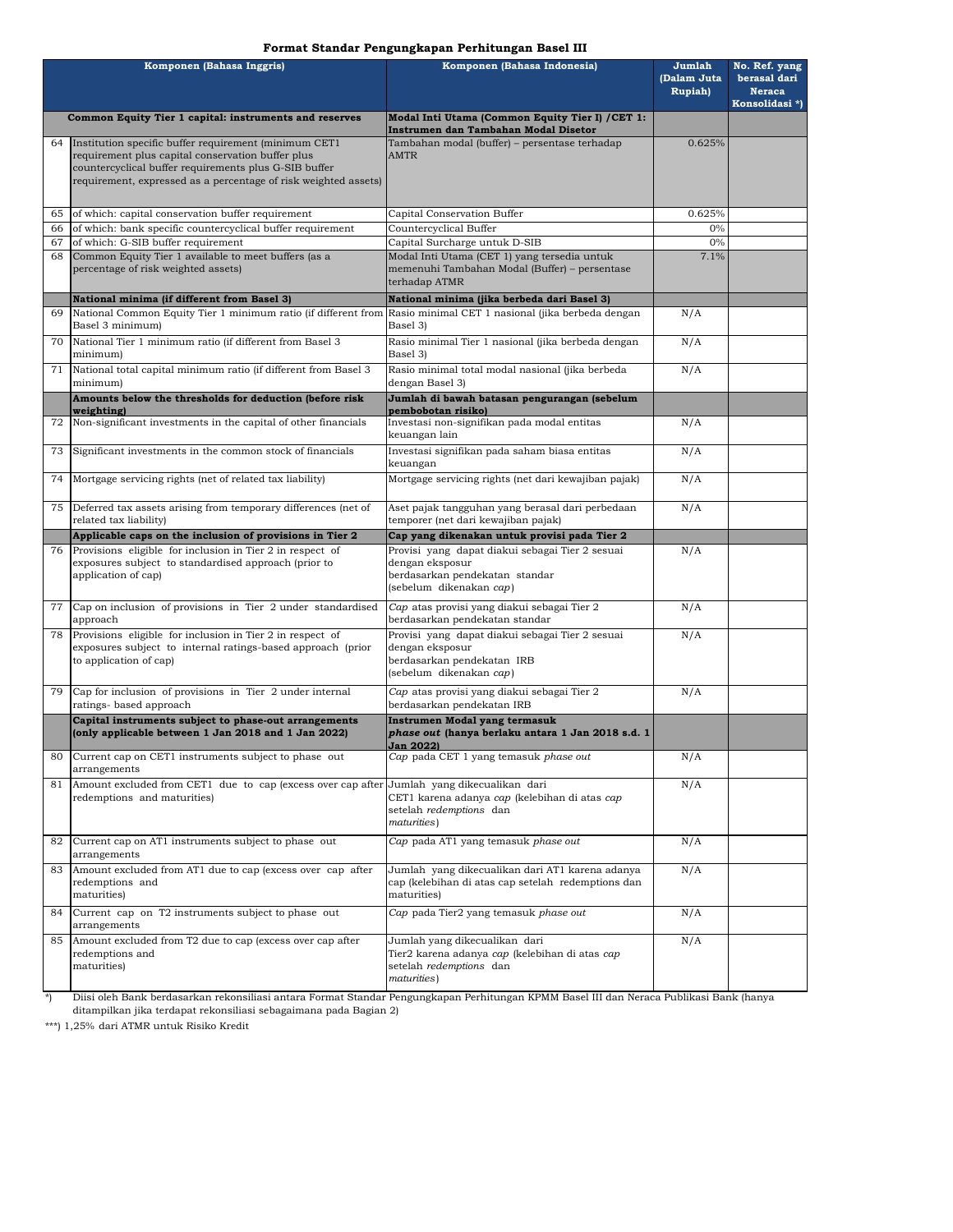# **Rekonsiliasi Permodalan**

**Dalam Jutaan Rupiah**

| No.         | Pos-pos                                                                            | Neraca Publikasi<br>Posisi 31 Maret<br>2016 | No.<br>Referensi |
|-------------|------------------------------------------------------------------------------------|---------------------------------------------|------------------|
| <b>ASET</b> |                                                                                    |                                             |                  |
| 1.          | Kas                                                                                | 199,695                                     |                  |
| 2.          | Penempatan pada Bank Indonesia                                                     | 6,257,614                                   |                  |
| 3.          | Penempatan pada bank lain                                                          | 845,536                                     |                  |
| 4.          | Tagihan spot dan derivatif                                                         | 2,589,443                                   |                  |
| 5.          | Surat berharga                                                                     |                                             |                  |
|             | a. Diukur pada nilai wajar melalui laporan laba/rugi                               | 1,745,057                                   |                  |
|             | b. Tersedia untuk dijual                                                           | 6,403,403                                   |                  |
|             | c. Dimiliki hingga jatuh tempo                                                     | 3,045,456                                   |                  |
|             | d. Pinjaman yang diberikan dan piutang                                             | 331,709                                     |                  |
| 6.          | Surat berharga yang dijual dengan janji dibeli kembali (repo)                      |                                             |                  |
| 7.          | Tagihan atas surat berharga yang dibeli dengan janji dijual kembali (reverse repo) | 7,014,247                                   |                  |
| 8.          | Tagihan akseptasi                                                                  | 2,724,159                                   |                  |
| 9.          | Kredit                                                                             |                                             |                  |
|             |                                                                                    |                                             |                  |
|             | a. Diukur pada nilai wajar melalui laporan laba/rugi<br>b. Tersedia untuk dijual   |                                             |                  |
|             | c. Dimiliki hingga jatuh tempo                                                     |                                             |                  |
|             | d. Pinjaman yang diberikan dan piutang                                             | 25,706,244                                  |                  |
|             | Pembiayaan syariah                                                                 |                                             |                  |
| 10.         |                                                                                    |                                             |                  |
| 11.         | Penyertaan                                                                         |                                             |                  |
| 12.         | Cadangan kerugian penurunan nilai aset keuangan -/-                                |                                             |                  |
|             | a. Surat berharga                                                                  | (455)                                       |                  |
|             | b. Kredit                                                                          | (1, 106, 814)                               |                  |
|             | c. Lainnya                                                                         | (69, 622)                                   |                  |
| 13.         | Aset tidak berwujud                                                                | 110,331                                     | d                |
|             | Akumulasi amortisasi aset tidak berwujud -/-                                       | (73, 130)                                   | d                |
| 14.         | Aset tetap dan inventaris                                                          | 192,178                                     |                  |
|             | Akumulasi penyusutan aset tetap dan inventaris -/-                                 | (128, 379)                                  |                  |
| 15.         | Aset non produktif                                                                 |                                             |                  |
|             | a. Properti terbengkalai                                                           |                                             |                  |
|             | b. Aset yang diambil alih                                                          |                                             |                  |
|             | c. Rekening tunda                                                                  |                                             |                  |
|             | d. Aset antar kantor                                                               |                                             |                  |
|             | i. Melakukan kegiatan operasional di Indonesia                                     |                                             |                  |
|             | ii. Melakukan kegiatan operasional di luar Indonesia                               | 2,237,334                                   |                  |
| 16.         | Cadangan kerugian penurunan nilai dari aset non keuangan -/-                       |                                             |                  |
| 17.         | Sewa pembiayaan                                                                    |                                             |                  |
| 18.         | Aset pajak tangguhan                                                               | 832,060                                     | $\mathbf e$      |
|             | 19. Aset lainnya                                                                   | 1,764,921                                   |                  |
|             | <b>TOTAL ASET</b>                                                                  | 60,620,987                                  |                  |
|             | <b>LIABILITAS DAN EKUITAS</b>                                                      |                                             |                  |
|             | <b>LIABILITAS</b>                                                                  |                                             |                  |
| 1.          | Giro                                                                               | 12,637,744                                  |                  |
| 2.          | Tabungan                                                                           | 3,189,713                                   |                  |
| 3.          | Simpanan berjangka                                                                 | 7,372,075                                   |                  |
| 4.          | Dana investasi revenue sharing                                                     |                                             |                  |
| 5.          | Pinjaman dari Bank Indonesia                                                       |                                             |                  |
| 6.          | Pinjaman dari bank lain                                                            | 9,244,252                                   |                  |
| 7.          | Liabilitas spot dan derivatif                                                      | 4,622,158                                   |                  |
| 8.          | Utang atas surat berharga yang dijual dengan janji dibeli kembali (repo)           |                                             |                  |
| 9.          | Utang akseptasi                                                                    | 2,145,448                                   |                  |
| 10.         | Surat berharga yang diterbitkan                                                    |                                             |                  |
| 11.         | Pinjaman yang diterima                                                             |                                             |                  |
| 12.         | Setoran jaminan                                                                    | 133                                         |                  |
| 13.         | Liabilitas antar kantor                                                            |                                             |                  |
|             | a. Melakukan kegiatan operasional di Indonesia                                     |                                             |                  |
|             | b. Melakukan kegiatan operasional di luar Indonesia                                |                                             |                  |
|             | Dana usaha                                                                         | 7,055,039                                   | a                |
|             | Kegiatan operasional di luar Indonesia lainnya                                     | 11,827,349                                  |                  |
|             | 14. Liabilitas pajak tangguhan                                                     |                                             |                  |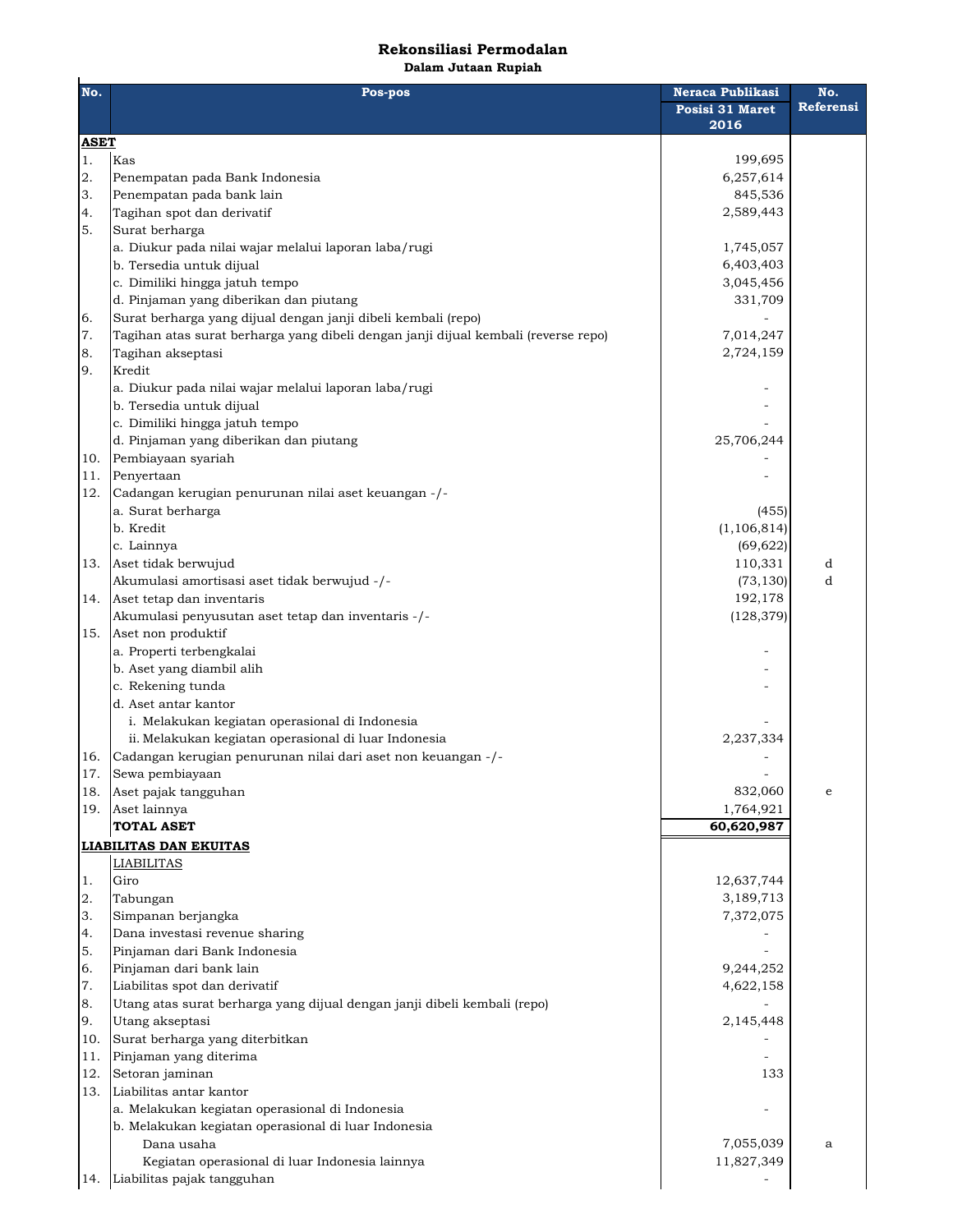## **Rekonsiliasi Permodalan**

**Dalam Jutaan Rupiah**

| No. | unum vucuun napnum<br>Pos-pos<br>Neraca Publikasi<br>No.                                         |                 |              |  |
|-----|--------------------------------------------------------------------------------------------------|-----------------|--------------|--|
|     |                                                                                                  | Posisi 31 Maret | Referensi    |  |
|     |                                                                                                  | 2016            |              |  |
| 15. | Liabilitas lainnya                                                                               | 1,893,028       |              |  |
| 16. | Dana investasi profit sharing                                                                    |                 |              |  |
|     | <b>TOTAL LIABILITAS</b>                                                                          | 59,986,939      |              |  |
|     | <b>EKUITAS</b>                                                                                   |                 |              |  |
| 17. | Modal disetor                                                                                    |                 |              |  |
|     | a. Modal dasar                                                                                   | 867             | a            |  |
|     | b. Modal yang belum disetor -/-                                                                  |                 |              |  |
|     | c. Saham yang dibeli kembali (treasury stock) -/-                                                |                 |              |  |
| 18. | Tambahan modal disetor                                                                           |                 |              |  |
|     | a. Agio                                                                                          |                 |              |  |
|     | b. Disagio -/-                                                                                   |                 |              |  |
|     | c. Modal sumbangan                                                                               |                 |              |  |
|     | d. Dana setoran modal                                                                            |                 |              |  |
|     | e. Lainnya                                                                                       |                 |              |  |
| 19. | Pendapatan (kerugian) komprehensif lainnya                                                       |                 |              |  |
|     | a. Penyesuaian akibat penjabaran laporan keuangan dalam mata uang asing                          |                 |              |  |
|     | b. Keuntungan (kerugian) dari perubahan nilai aset keuangan dalam kelompok                       | 43,510          | $\mathbf{C}$ |  |
|     | tersedia untuk dijual                                                                            |                 |              |  |
|     | c. Bagian efektif lindung nilai arus kas                                                         |                 |              |  |
|     | d. Keuntungan revaluasi aset tetap                                                               |                 |              |  |
|     | e. Bagian pendapatan komprehensif lain dari entitas asosiasi                                     |                 |              |  |
|     | f. Keuntungan (kerugian) aktuarial program imbalan pasti                                         | 18,431          |              |  |
|     | g. Pajak penghasilan terkait dengan penghasilan komprehensif lain                                | (29, 214)       |              |  |
|     | h. Lainnya                                                                                       |                 |              |  |
| 20. | Selisih kuasi reorganisasi                                                                       |                 |              |  |
| 21. | Selisih restrukturisasi entitas sepengendali                                                     |                 |              |  |
| 22. | Ekuitas lainnya                                                                                  |                 |              |  |
| 23. | Cadangan                                                                                         |                 |              |  |
|     | a. Cadangan umum                                                                                 |                 |              |  |
|     | b. Cadangan tujuan                                                                               |                 |              |  |
|     | 24. Laba/rugi                                                                                    |                 |              |  |
|     | a. Tahun-tahun lalu                                                                              |                 |              |  |
|     | Laba tahun lalu yang ditransfer ke kantor pusat                                                  |                 |              |  |
|     | Laba tahun lalu yang ditahan                                                                     | 429,829         | b            |  |
|     | b. Tahun berjalan                                                                                |                 |              |  |
|     | Laba tahun berjalan yang ditransfer ke kantor pusat                                              |                 |              |  |
|     | Peningkatan/(penurunan) nilai wajar atas kewajiban keuangan                                      | 15,764          |              |  |
|     | Laba (rugi) tahun berjalan selain peningkatan/(penurunan) nilai wajar atas<br>kewajiban keuangan | 154,861         | b            |  |
|     | TOTAL EKUITAS YANG DAPAT DIATRIBUSIKAN KEPADA PEMILIK                                            | 634,048         |              |  |
| 25. | Kepentingan non pengendali                                                                       |                 |              |  |
|     | <b>TOTAL EKUITAS</b>                                                                             | 634,048         |              |  |
|     | TOTAL LIABILITAS DAN EKUITAS                                                                     | 60,620,987      |              |  |